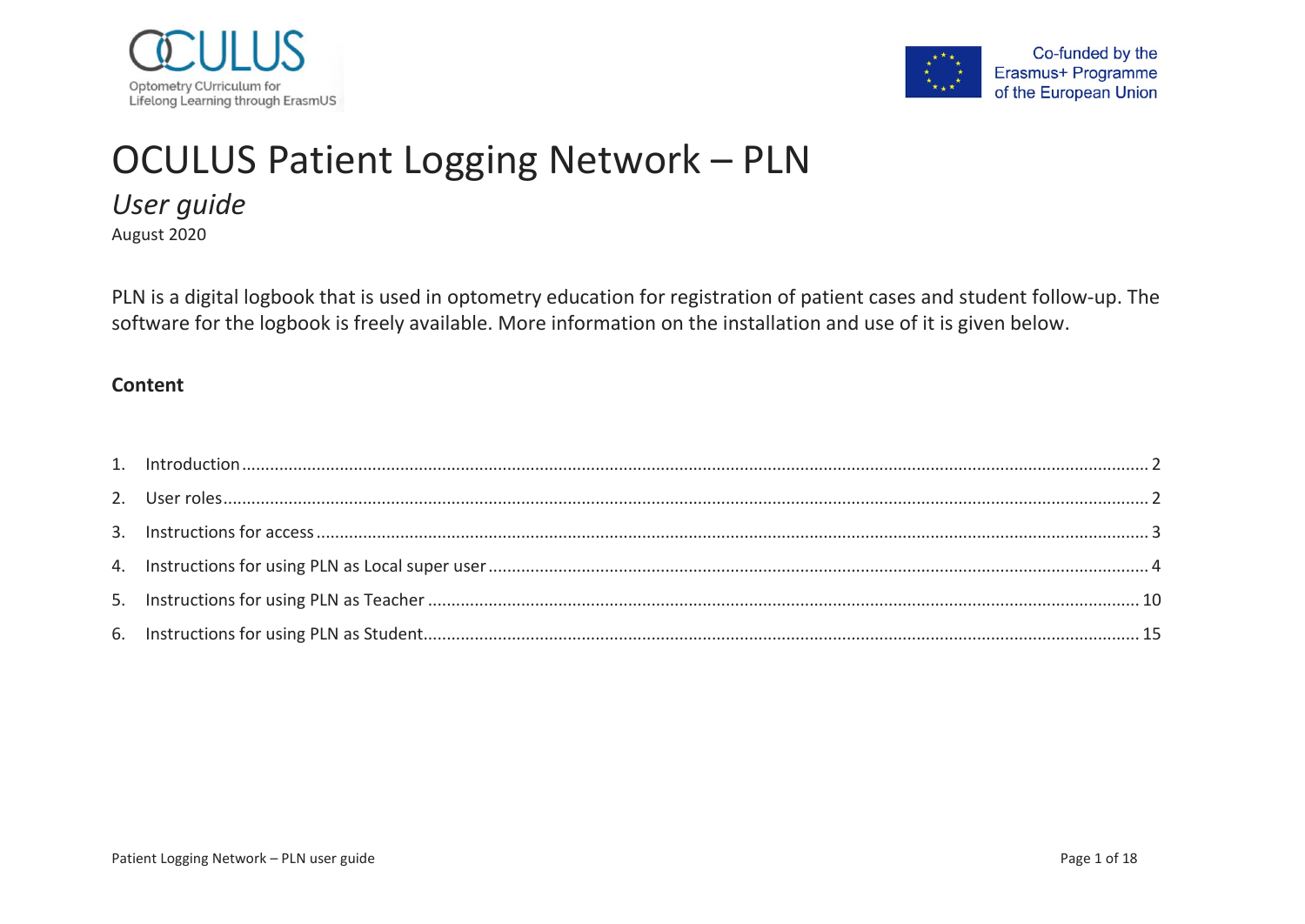



# <span id="page-1-0"></span>**1. Introduction**

The *Patient Logging Network* (PLN) was developed by the Erasmus+ co-funded project **OCULUS** - *Optometry CUrriculum for Lifelong Learning through ErasmUS*, see<https://www.oculuserasmus.org/project/pln-patient-logging-network/> for more information.

The PLN may be accessed through a web page hosted by University of South-Eastern Norway (USN) or can be downloaded as a virtual machine under the [Creative Commons licence](https://creativecommons.org/licenses/by-nc-sa/4.0) 4.0. The PLN follows the GDPR regulations and patient confidentiality clauses. No personal data about the patient is stored.

In short, you are free to:

- Share copy and redistribute the material in any medium or format as long as the GDPR regulations are not violated.
- Adapt remix, transform, and build upon the material

The Licensor offers the Licensed Material as-is and as-available, and makes no representations or warranties of any kind concerning the Licensed Material, whether express, implied, statutory, or other. This includes, without limitation, warranties of title, merchantability, fitness for a particular purpose, non-infringement, absence of latent or other defects, accuracy, or the presence or absence of errors, whether or not known or discoverable.

#### <span id="page-1-1"></span>**2. User roles**

*Global super user***:** The Global super user have access to add/deactivate Local Super users for Institutions, but will not have access to see the users added by the Local super user or any of the local courses or registrations made by students.

*Local super user*: The Local super user have access to add/deactivate users at all levels and assign them to their courses, and to add/edit institutional courses, examination categories and codes for types of patient exposures. The Local super user also have access to the Teacher level and the Student level. The Local super user have access to statistics from student registration for all courses.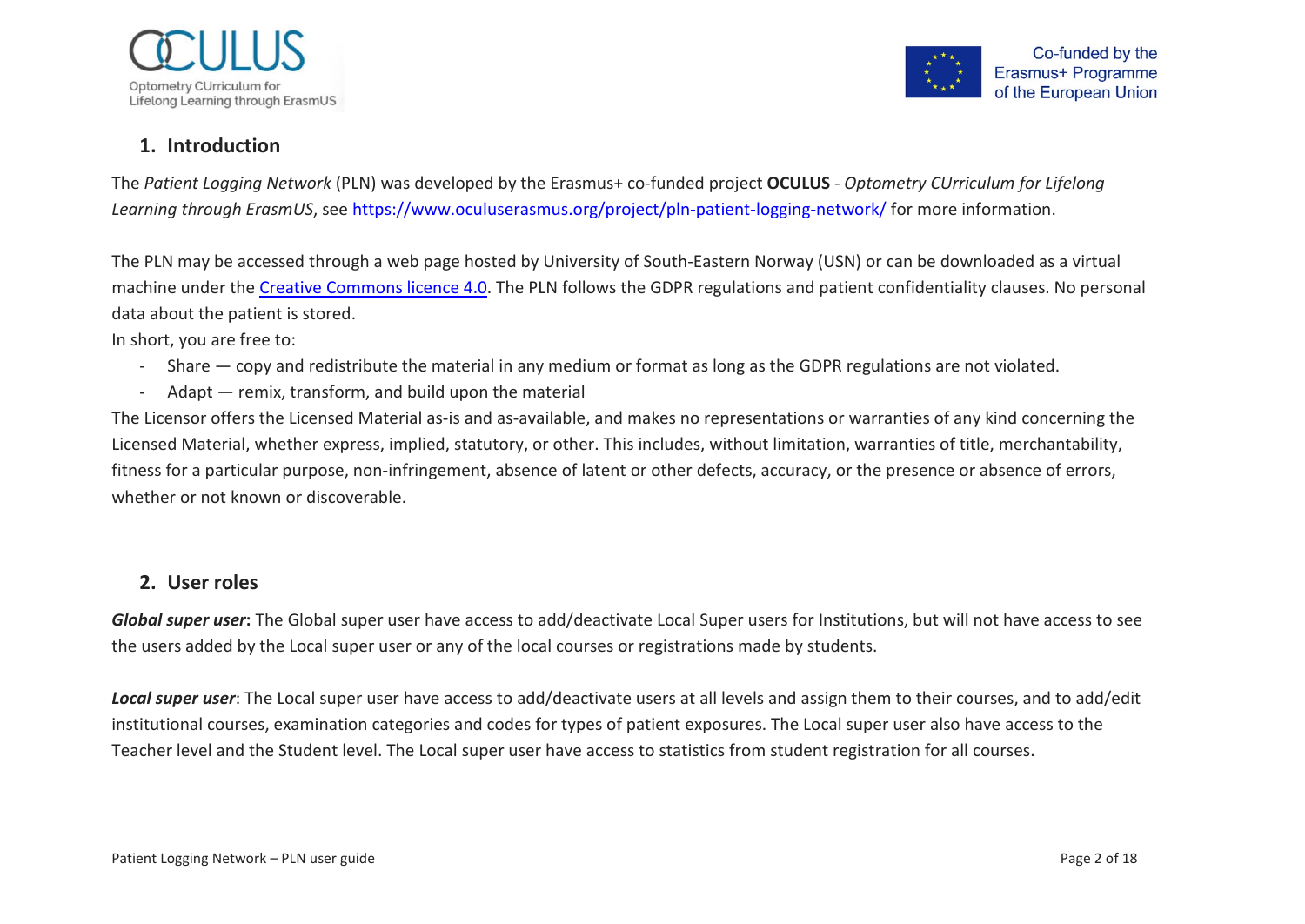



*Teacher*: The Teacher has access to add/deactivate Students and other Teachers to courses they are themselves enrolled as Teacher. The Teacher also has access to the Student level. The Teacher user has access to statistics from student registration for the courses they are enrolled as Teacher.

*Student:* The student has access to registration of patient encounters and to statistics from their own data.

# <span id="page-2-0"></span>**3. Instructions for access**

#### **Access**

- For your institution to use the PLN you need to request access by e-mailing [mb-usn.logbook@usn.no.](mailto:mb-usn.logbook@usn.no)
- You will need to provide the name of your institution, and the name and e-mail address of the person who will be the local (institutional) super user. You will be given a password that you should change.
- The PLN is found on this url:<http://optometry-eportfolio.usn.no/>

#### **Access virtual machine**

- You will need to download the software from Dropbox (we will provide a link by e-mail).
- Read the "Read me"-file and follow the steps.
- Run the virtual machine on a server.
- The institutional super user and the name of the institution must be inserted to the MySQL database through the phpmyadmin page.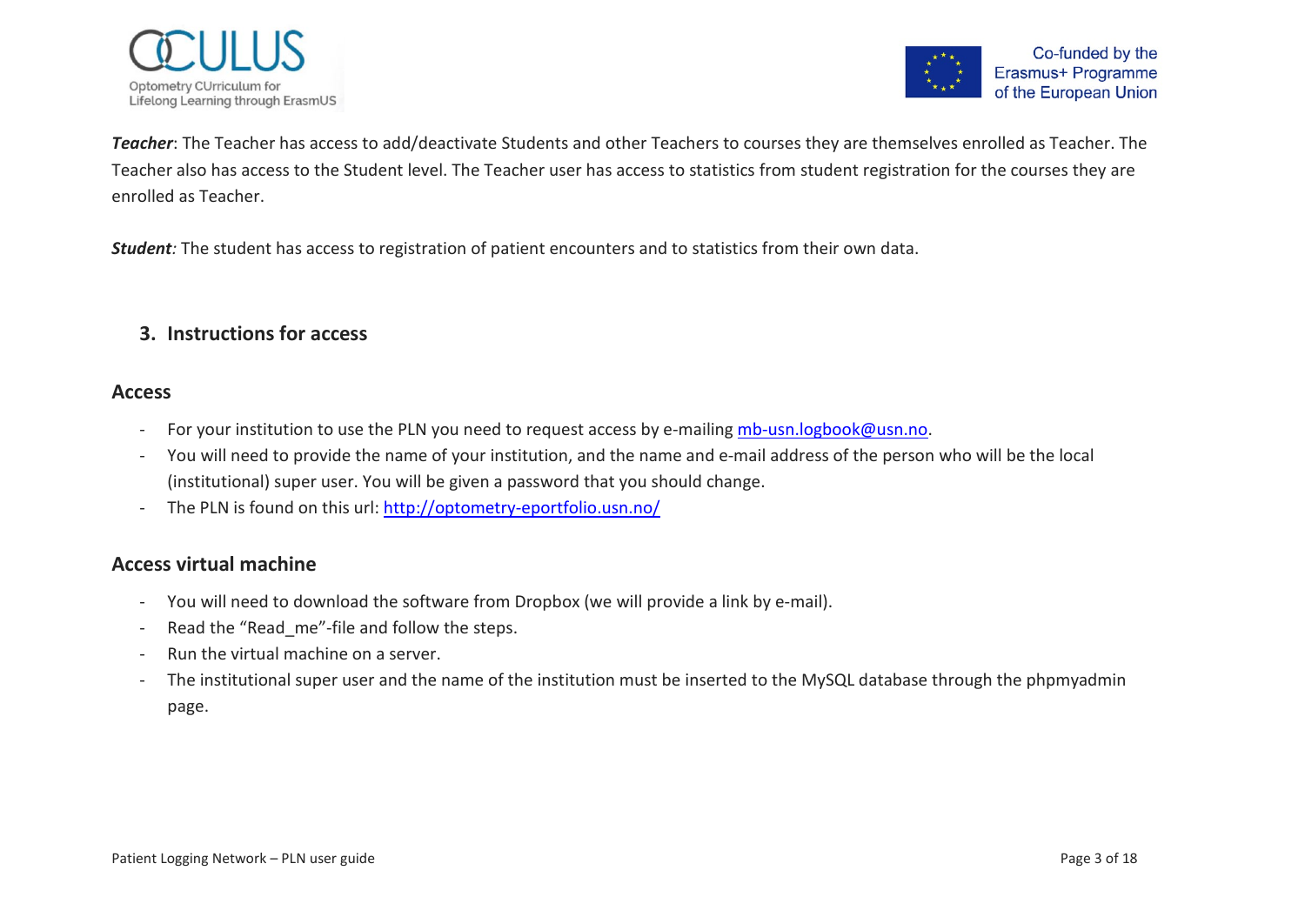



# <span id="page-3-0"></span>**4. Instructions for using PLN as Local super user**

# **Login page**

In the login page you will need to enter:

- Username (the e-mail address you have chosen).
- Password (given to you).

If you have forgotten your password, please contact the super user via the e-mail address provided in.

If you have downloaded PLN as a virtual machine, please consult the "read me"-file if you have forgotten your password.

You are advised to change the initial password given to you.

| Username |                                                               |
|----------|---------------------------------------------------------------|
| Password |                                                               |
| Login    | Forgot Password? Please contact your Local super user for now |
|          |                                                               |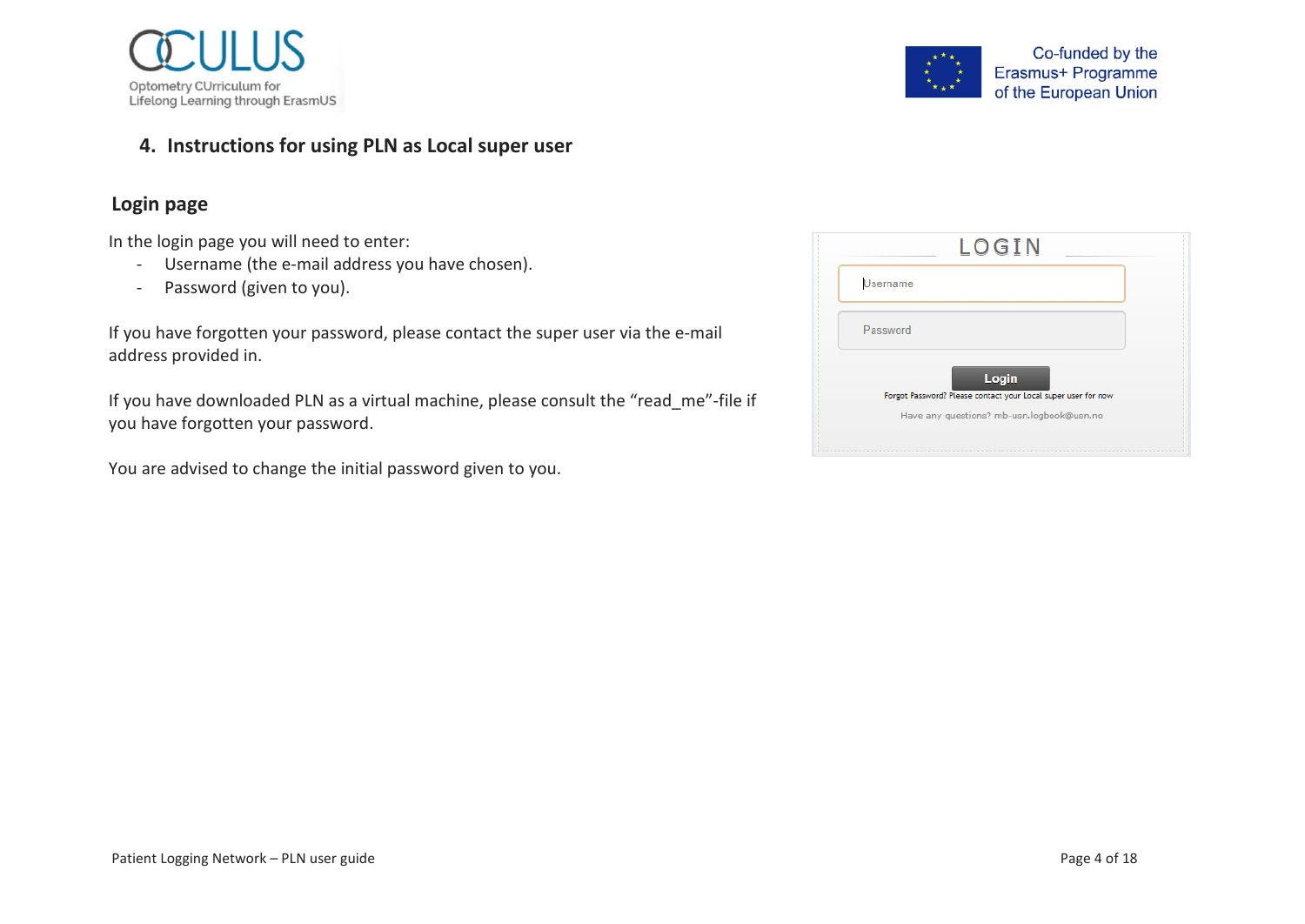

#### **Main menu**

The main menu contains (see details on the next pages):

- Who is logged in with their associate role.
- Where to view all users.
- Where to add users.
- Where to edit users.
- Details of the person logged in (Mypage).
- Categories for type of examination, dispensing etc\*.
- Codes for types of patient encounters\*.
- Courses using the PLN<sup>\*</sup>.
- Place for where the patient encounter occurred.

\* All institutions have a common course which reflects the portfolio of the European Diploma of Optometry [\(https://www.ecoo.info/\)](https://www.ecoo.info/). This course is added by default and is labelled ED. All the corresponding categories and codes have been added to the PLN and they cannot be edited or removed by the institutions. They are visible also for courses that an institution would want to add. You are advised to look at these categories and codes in the registration page (change access level to Student) before adding other categories and codes.

# **Users**

This part of the main menu shows:

- Where to view all users. You can search for users (here the user Teacher Teacher), or put your cursor in the text field to view all users categorised by Local super user, Teacher, and Student.
- Where to add users by clicking on the text line.
- Where to edit users by clicking on the arrows at the right.



Co-funded by the Erasmus+ Programme

of the European Union

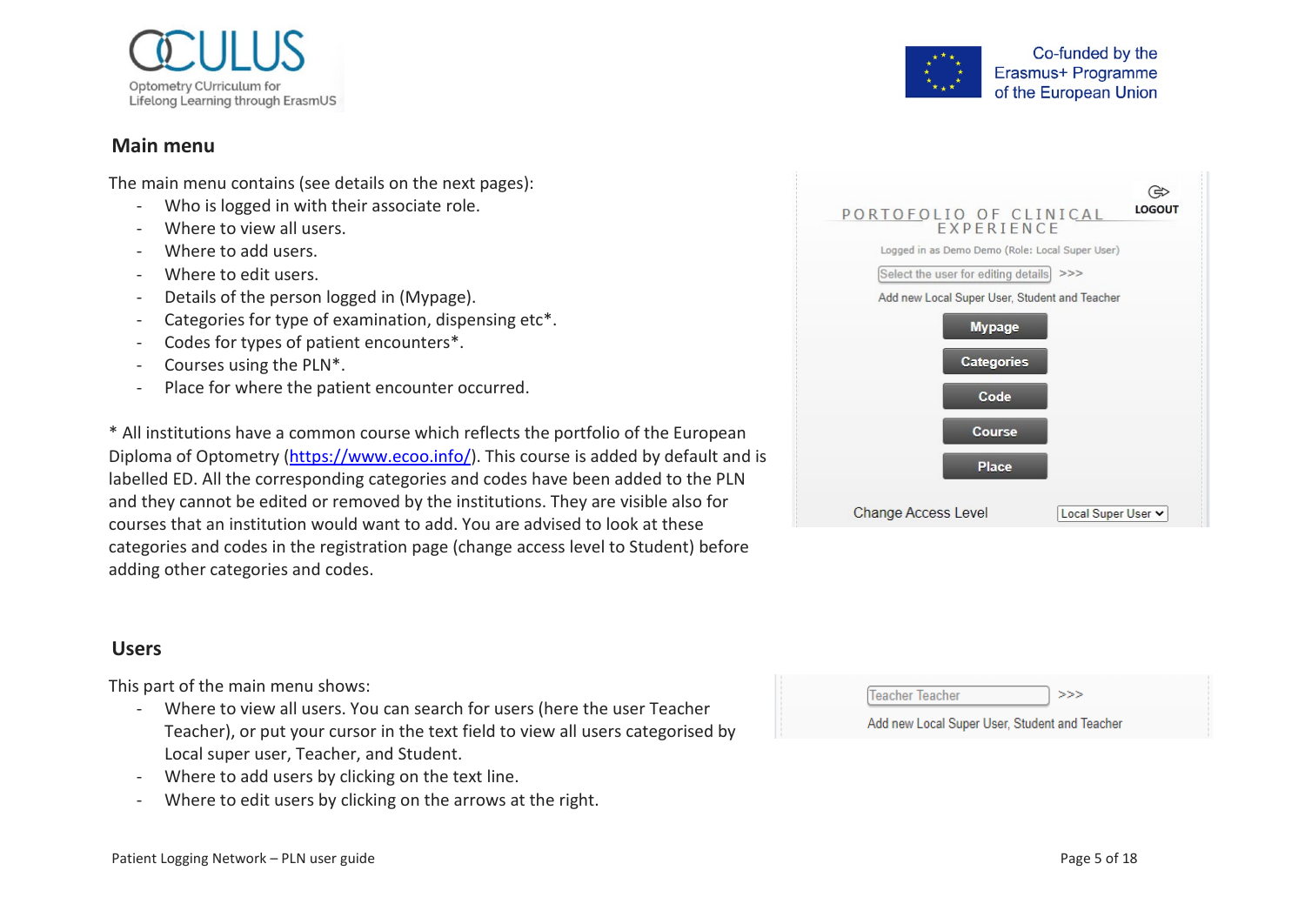

#### Add new user:

- Use an e-mail address that the user has access to (this cannot be changed later).
- Enter first and last name.
- Choose course. Note: the ED course is there by default. If you want another course, then the course must be added to the Course list (see below) before you can assign that course to the user.
- Choose role: Local super user, Teacher or Student. Note that you cannot upgrade to a higher level later. If you later want to give a Teacher access to be a Local super user, you will need to enter the user again. We advise you to keep the number of super users to a minimum of users.
- Your own institution name is default if you use the PLN hosted by the USN. In these examples, the local institution is represented by USN (and not referring to the server host).
- Note: Teachers and Students can be added by a Teacher that has been enrolled in the course. Each institution should decide who is responsible for entering Teachers and Students.



| <b>Email address</b> | demoteacher@OCULUS.pln.no                 |
|----------------------|-------------------------------------------|
| First name           | Teacher                                   |
| Last name            | Teacher                                   |
| Course name          | ED<br>Ä<br><b>MPRA 4119</b><br>OKOP3013 - |
| Role                 | Teacher                                   |
| Institution name     | <b>USN</b>                                |
| <b>Back</b>          | <b>Save</b>                               |
|                      |                                           |
|                      |                                           |
|                      |                                           |
|                      |                                           |
|                      |                                           |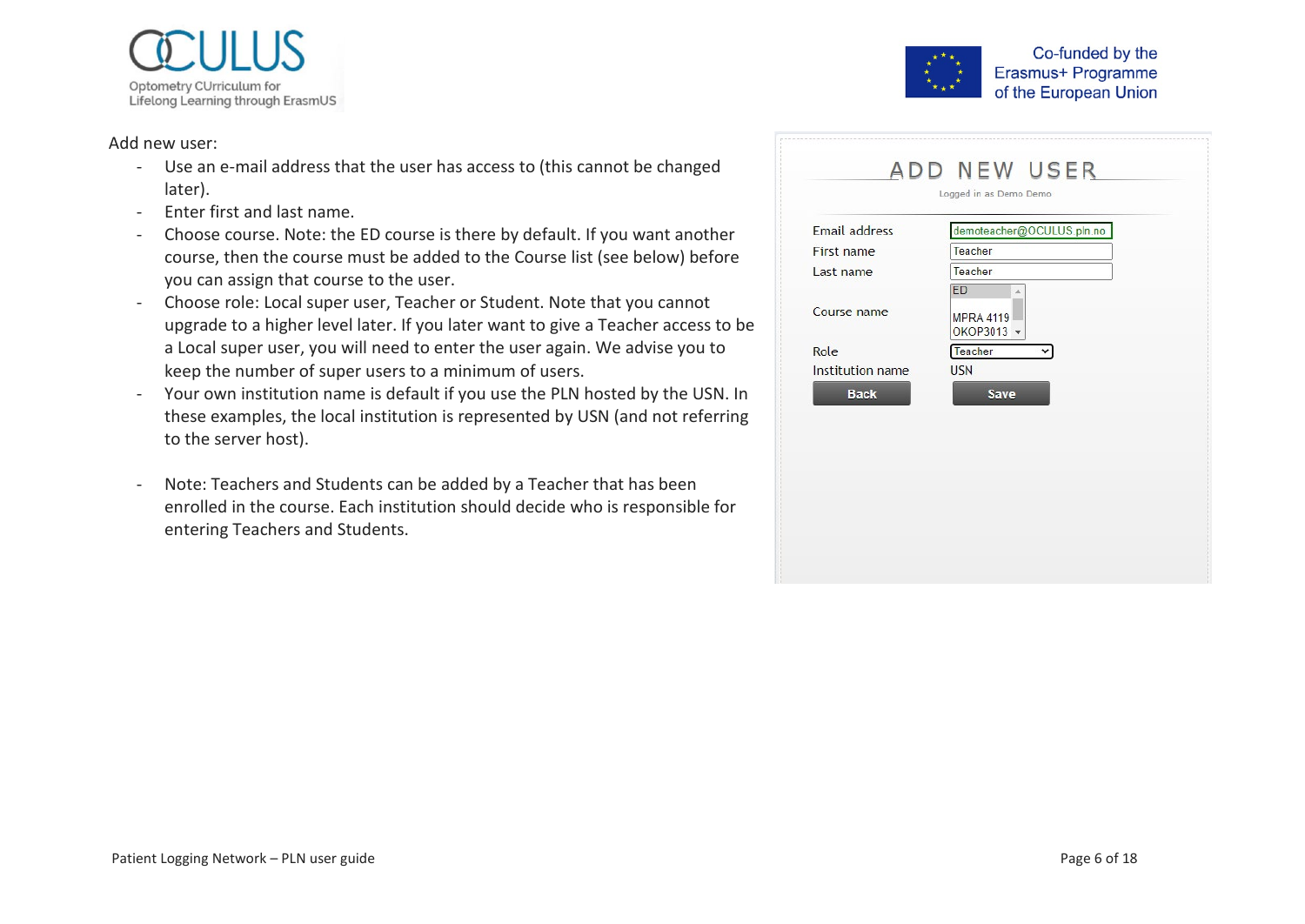

#### Edit user:

- You can edit name.
- You can add courses by clicking on the course, but you cannot remove courses. The courses will update when you press save.
- You can change to a lower level role and later change back (e.g. between Teacher and Student), but you cannot upgrade to a higher level role than the initial role later. If you later want to give a Teacher access to be a Local super user, you will need to enter the user again.
- You deactivate user by choosing "No" in the field for Access to Logbook.
- Username cannot be changed.
- Password is automatically generated, and the user should change it in Mypage. The Local super user will be able to see the new password.

|                          | Logged in as Demo Demo                      |
|--------------------------|---------------------------------------------|
| First name               | Teacher                                     |
| Last name                | Teacher                                     |
| Course name              | ED A                                        |
| Amend course             | <b>FD</b><br><b>MPRA 4119</b><br>OKOP2019 - |
| Role                     | Teacher v                                   |
| Institution name         | <b>USN</b>                                  |
| Access to Logbook: Yes v |                                             |
| Username:                | demoteacher@OCULUS.pln.no                   |
| Password:                | 197d4680                                    |

Co-funded by the Erasmus+ Programme

of the European Union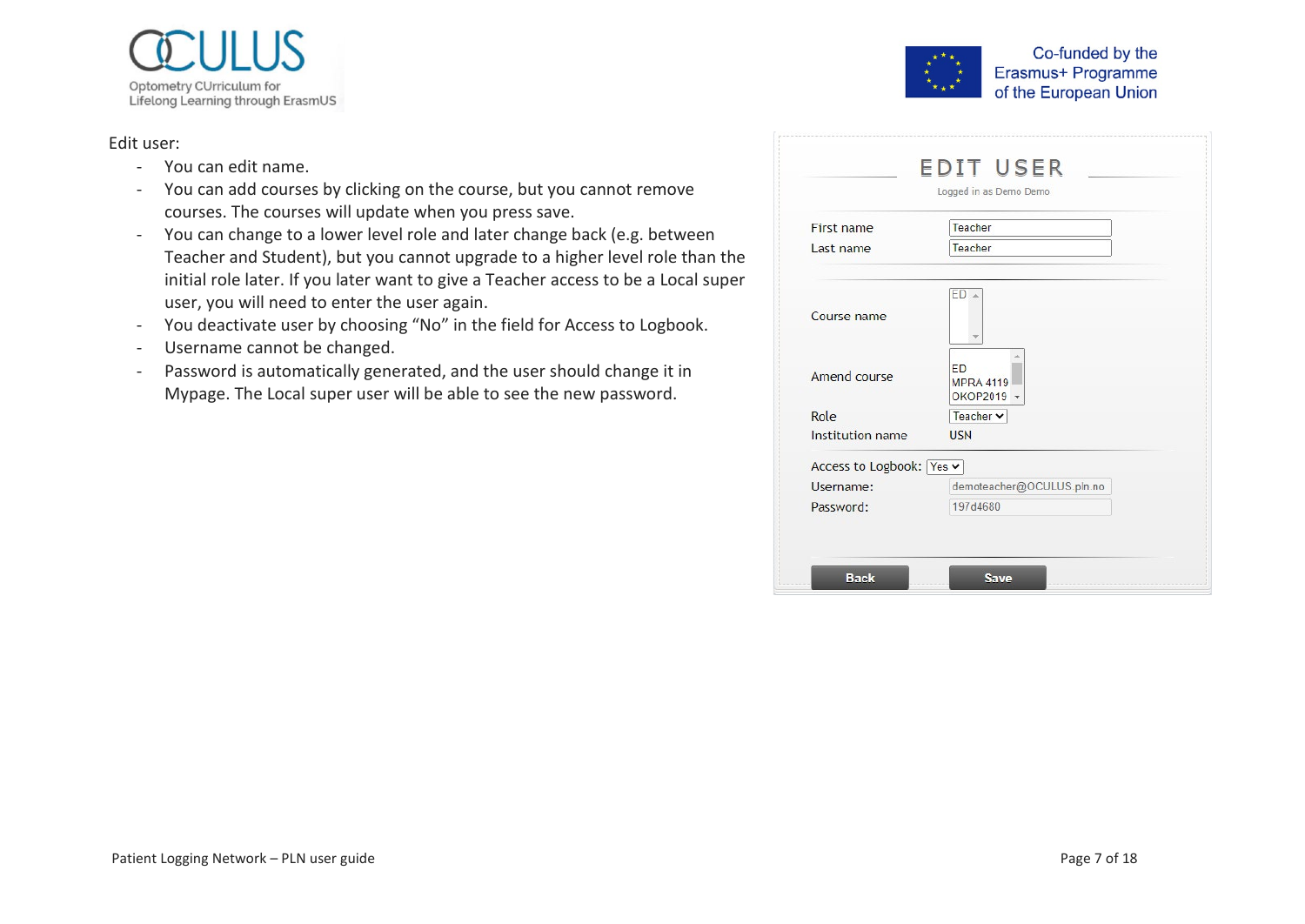

#### **My Page**

- The user can change their name.
- The username cannot be changed.
- The password can be changed by clicking on "Change password".

| Co-funded by the      |
|-----------------------|
| Erasmus+ Programme    |
| of the European Union |
|                       |

| Logged in as Demo Demo (Role: Local Super User) |                 |
|-------------------------------------------------|-----------------|
|                                                 |                 |
| First name: Demo                                | Last name: Demo |

# **Categories and codes**

The categories describe the type of examination, dispensing etc.

The codes describe the types of patient encounters.

See the registration pages for all the categories and codes that are entered by default to represent categories and codes of the European Diploma of Optometry (ED). It is advised to do that before entering new ones.

- When you hover over the button, you will have the option to add category/code, edit category/code and view categories/codes.
- Add category/code: The category/code name should be an abbreviation. In the registration page the category/code description will be visible to help the student register the right category/code.
- In the view option you will see only the local (institutional) codes.

| ADD                     | NEW LOCAL CATEGORY<br>Logged in as Demo Demo |                                  |
|-------------------------|----------------------------------------------|----------------------------------|
| Category Name           | DC                                           | e.g. CLA                         |
| Category<br>Description | Demo Category                                | e.g. contact lenses<br>aftercare |
| Institution             | USN                                          |                                  |

|                                              | EDIT CATEGORY<br>Logged in as Demo Demo   |  |
|----------------------------------------------|-------------------------------------------|--|
| Category Name<br><b>Category Description</b> | <b>SDC</b><br><b>Second Demo Category</b> |  |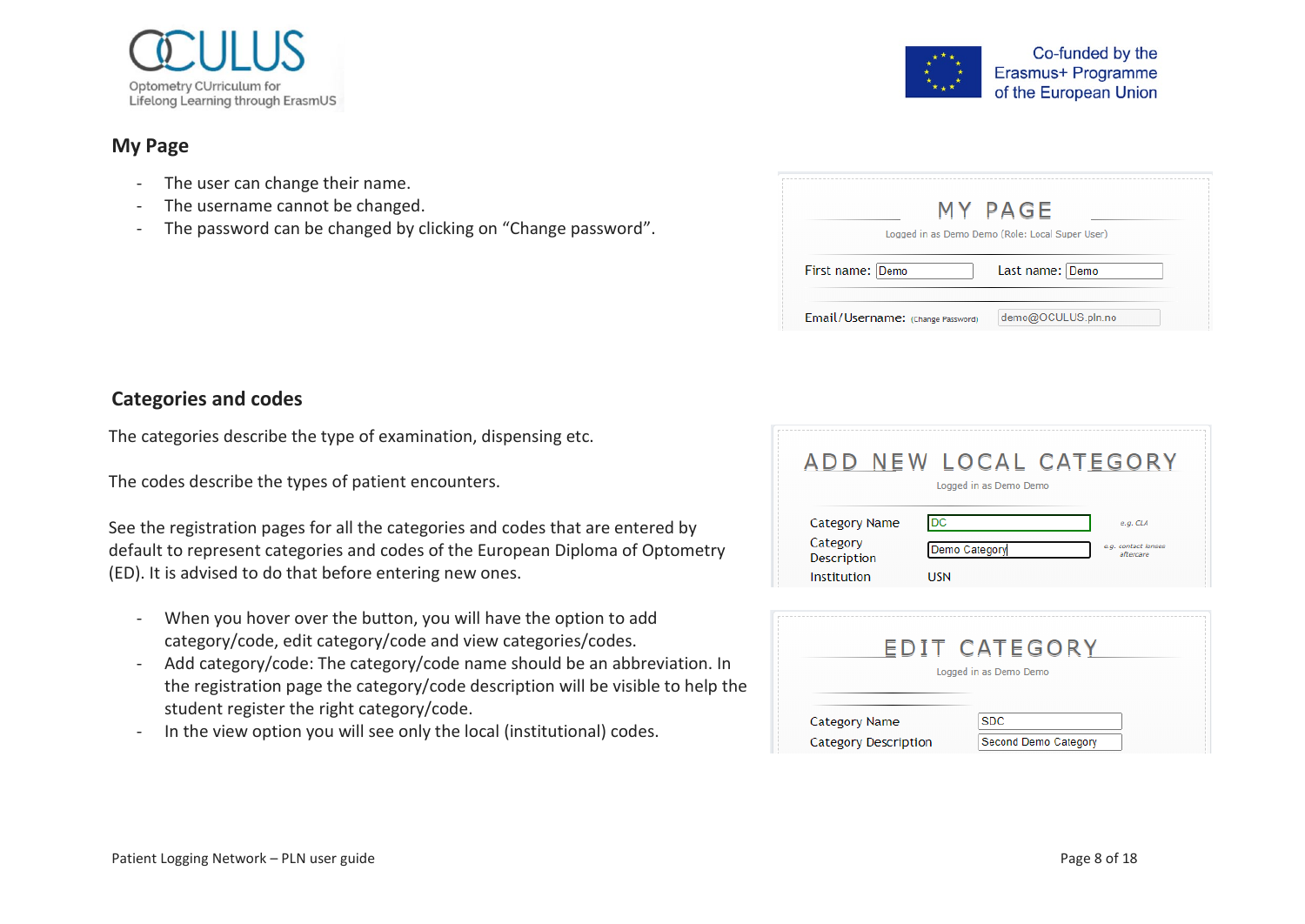



|                      | VIEW LOCAL CATEGORY<br>Logged in as Demo Demo |
|----------------------|-----------------------------------------------|
| <b>Category Name</b> | <b>Category Description</b>                   |
|                      |                                               |
|                      | Demo Category                                 |
| DC.<br><b>SDC</b>    | Second Demo Category                          |

#### **Course**

European Diploma of Optometry (ED) is a default course, but other courses can be added as needed.

- When you hover over the button, you will have the option to add courses, edit courses and view courses.
- Here is an example where the default course (ED) and a local course (MPRA 4119) are listed.

|                    | VIEW COURSE USN               |
|--------------------|-------------------------------|
|                    | Logged in as Demo Demo        |
| <b>Course Name</b> | <b>Course Description</b>     |
|                    |                               |
| <b>FD</b>          | European Diploma in Optometry |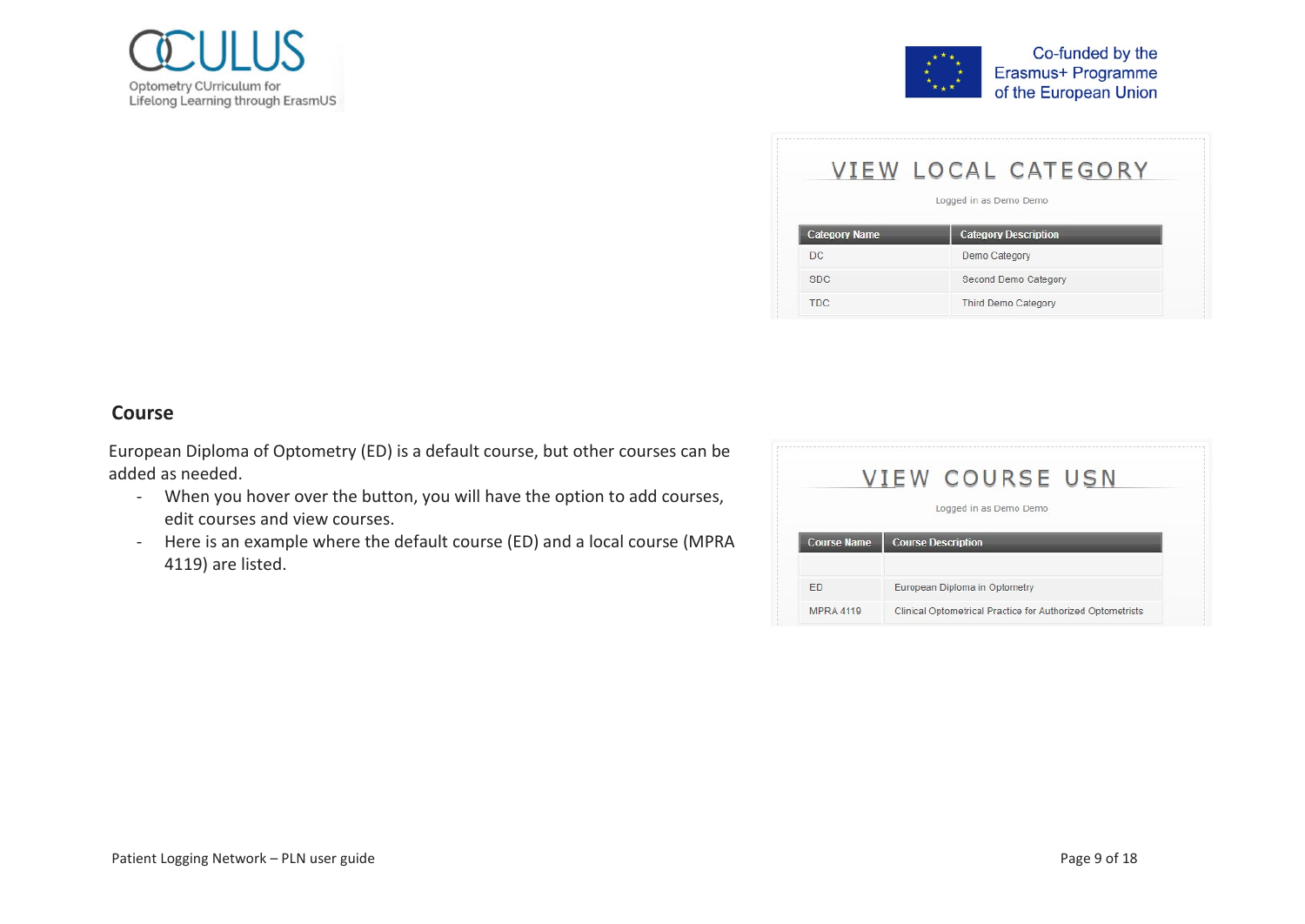

#### **Place**

Place for where the patient encounter occurred.

- When you hover over the button, you will have the option to add places, edit places and view places.



<span id="page-9-0"></span>**5. Instructions for using PLN as Teacher**

# **Login page**

In the login page you will need to enter:

- Username (the e-mail address you have chosen).
- Password (given to you).

If you have forgotten your password, please contact the Local super user.

You are advised to change the initial password given to you.

|                 | LOGIN                                                                  |
|-----------------|------------------------------------------------------------------------|
| <b>Username</b> |                                                                        |
| Password        |                                                                        |
|                 | Login<br>Forgot Password? Please contact your Local super user for now |
|                 |                                                                        |

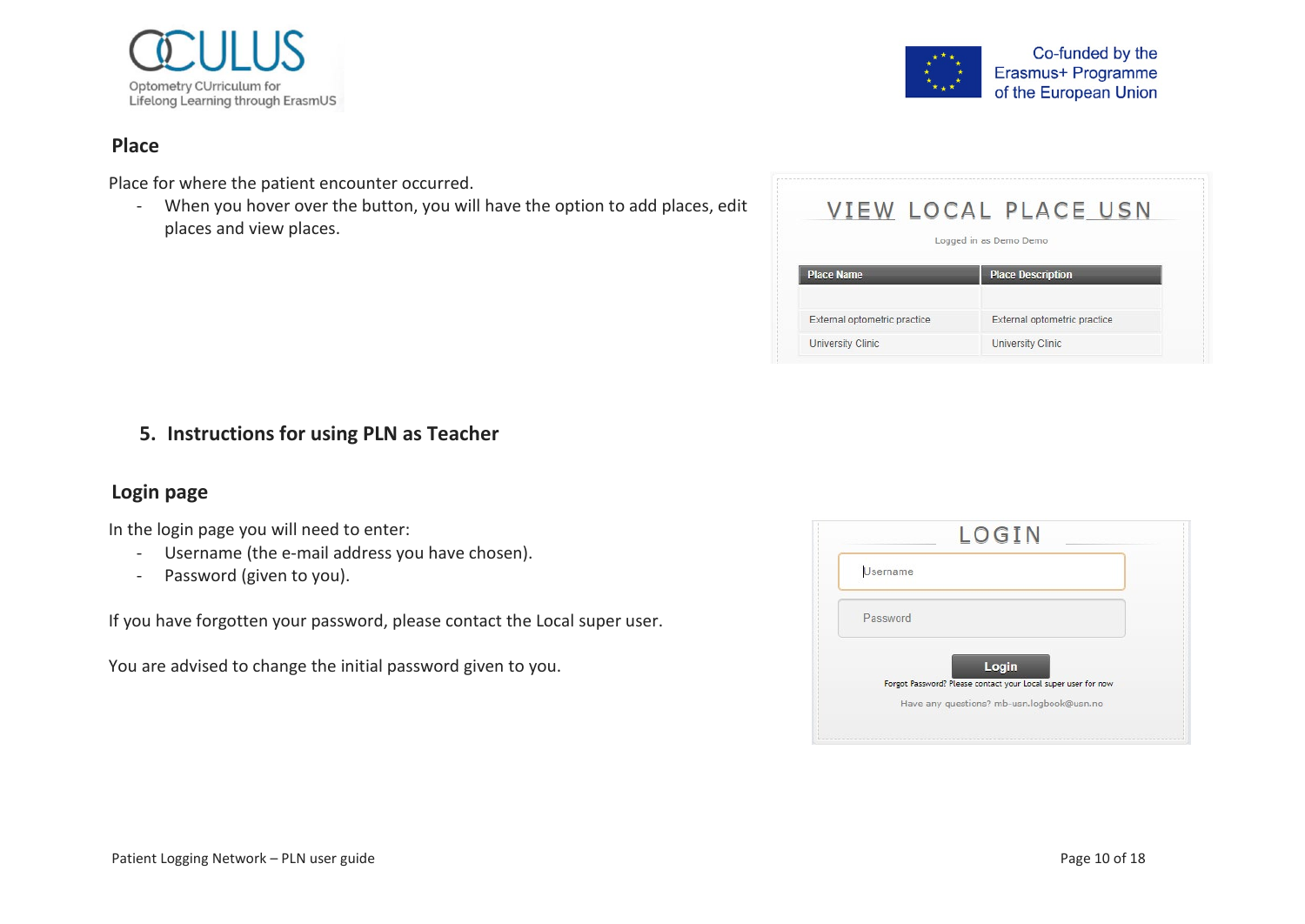

#### **Main menu**

The main menu contains (see details on the next pages):

- Who is logged in with their associate role.
- Where to view users (Teachers and Students in the same courses that you are enrolled as a Teacher).
- Where to add users.
- Where to edit users.
- Student Statistics-
- Details of the person logged in (Mypage).



| PORTOFOLIO OF CLINICAL<br>EXPERIENCE         | LOGOUT    |
|----------------------------------------------|-----------|
| Logged in as Teacher Teacher (Role: Teacher) |           |
| Select the user for editing details<br>>>>   |           |
| Add New Student and Teacher                  |           |
| <b>Student Statistic</b>                     |           |
| <b>Mypage</b>                                |           |
| <b>Change Access Level</b>                   | Teacher Y |

#### **Users**

This part of the main menu shows:

- Where to view all users in the courses you are enrolled in as a Teacher. You can search for users (here the user Student Student), or put your cursor in the text field to view all users categorised by Teacher and Student.
- Where to add users by clicking on the text line.
- Where to edit users by clicking on the arrows at the right.

#### Add new user:

- Use an e-mail address that the user have access to (this cannot be changed later).
- Enter first and last name.

| Student Student             | >>> |  |
|-----------------------------|-----|--|
| Add New Student and Teacher |     |  |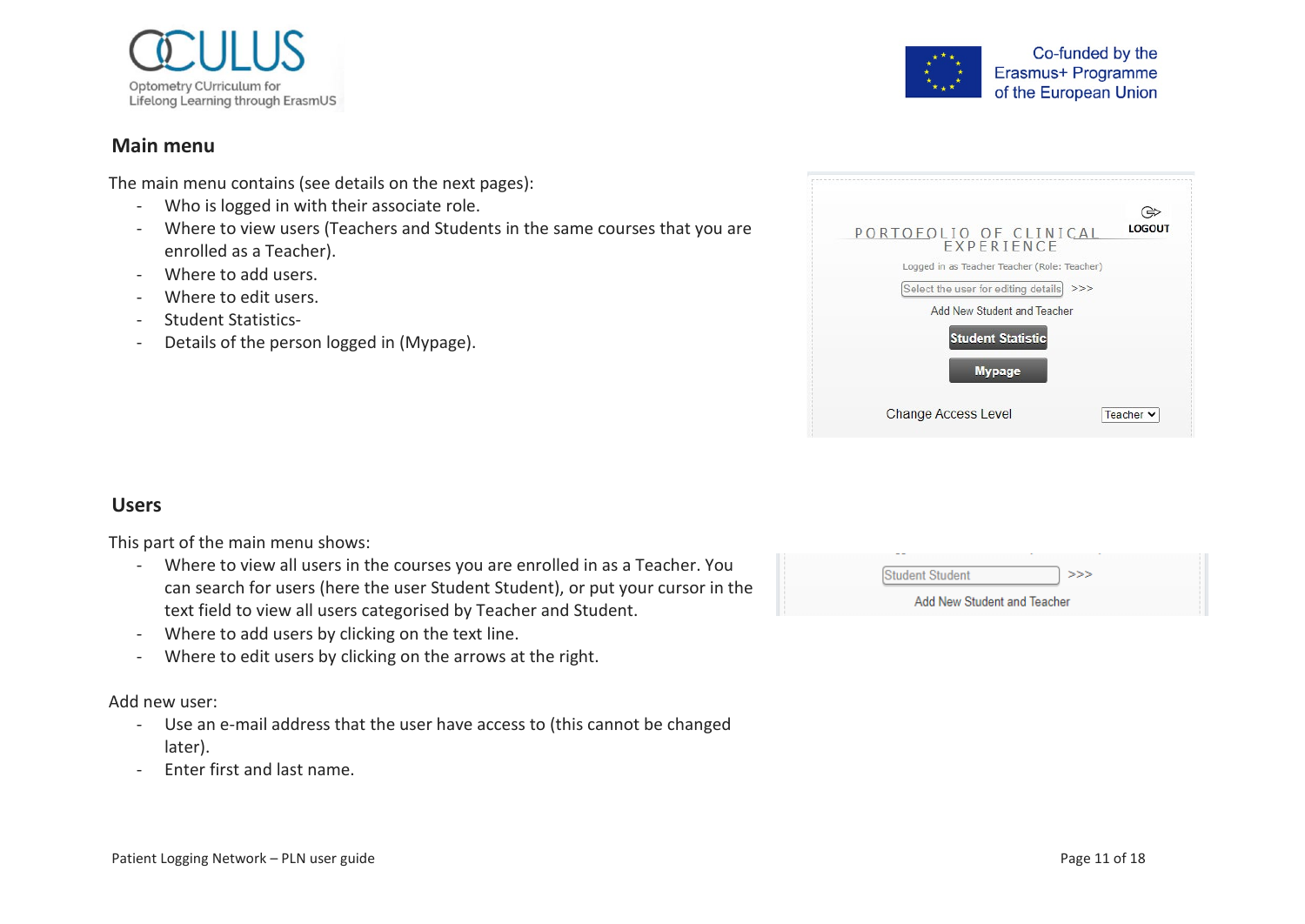



- Choose course. Note: the ED course is there by default. If you want another course, then the course must be added to the Course list before you can assign that course to the user.
- Choose role: Teacher or Student. Note that you cannot upgrade to a higher level later. If you later want to give a Student access to be a Teacher, you will need to enter the user again.
- Your own institution name is default if you use the PLN hosted by the USN. In these examples, the local institution is represented by USN (and not referring to the server host).

|                      | ADD NEW USER<br>Logged in as Teacher Teacher     |
|----------------------|--------------------------------------------------|
|                      |                                                  |
| <b>Email address</b> | demostudent@OCULUS.pln.no                        |
| First name           | <b>Student</b>                                   |
| Last name            | <b>Student</b>                                   |
| Course name          | <b>ED</b><br>۸<br><b>MPRA 4119</b><br>OKOP3013 - |
| Role                 | Student v                                        |
| Institution name     | <b>USN</b>                                       |
| <b>Back</b>          | <b>Save</b>                                      |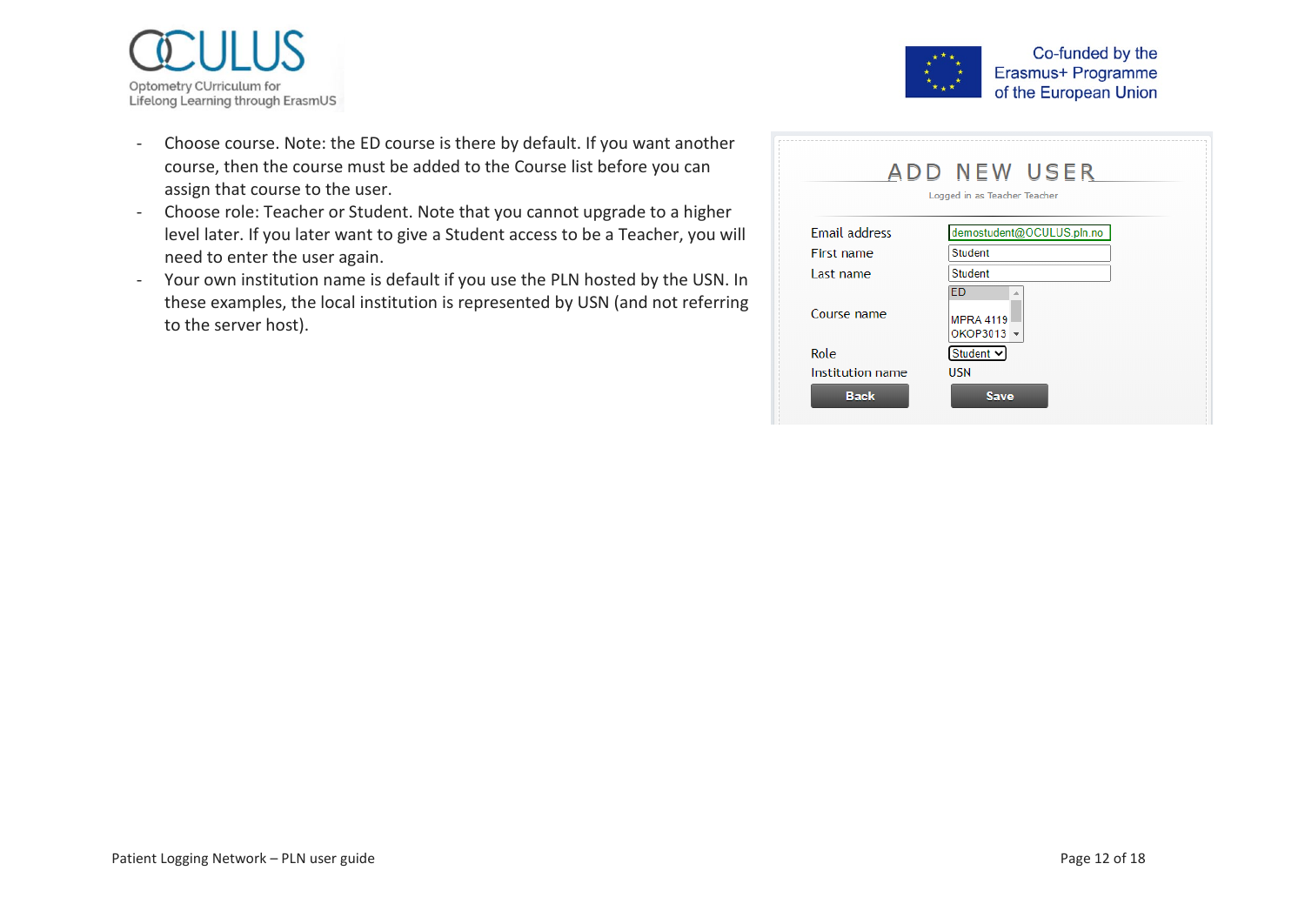

#### Edit user:

- You can edit name.
- You can add courses by clicking on the course, but you cannot remove courses. The courses will update when you press save.
- You deactivate user by clicking No in the field for Access to Logbook.
- Username cannot be changed.
- Password is automatically generated, and the user should change it in Mypage. The Teacher will be able to see the new password.

|            |                | Co-funded by the<br>Erasmus+ Programme<br>of the European Union |
|------------|----------------|-----------------------------------------------------------------|
|            |                | <b>EDIT USER</b><br>Logged in as Teacher Teacher                |
| First name | Student        |                                                                 |
| Last name  | <b>Student</b> |                                                                 |

| Course name              |                                             |
|--------------------------|---------------------------------------------|
|                          |                                             |
| Amend course             | <b>ED</b><br><b>MPRA 4119</b><br>OKOP2019 - |
| Role                     | Student v                                   |
| Institution name         | <b>USN</b>                                  |
| Access to Logbook: Yes v |                                             |
| Username:                | demostudent@OCULUS.pln.no                   |
| Password:                | 79582023                                    |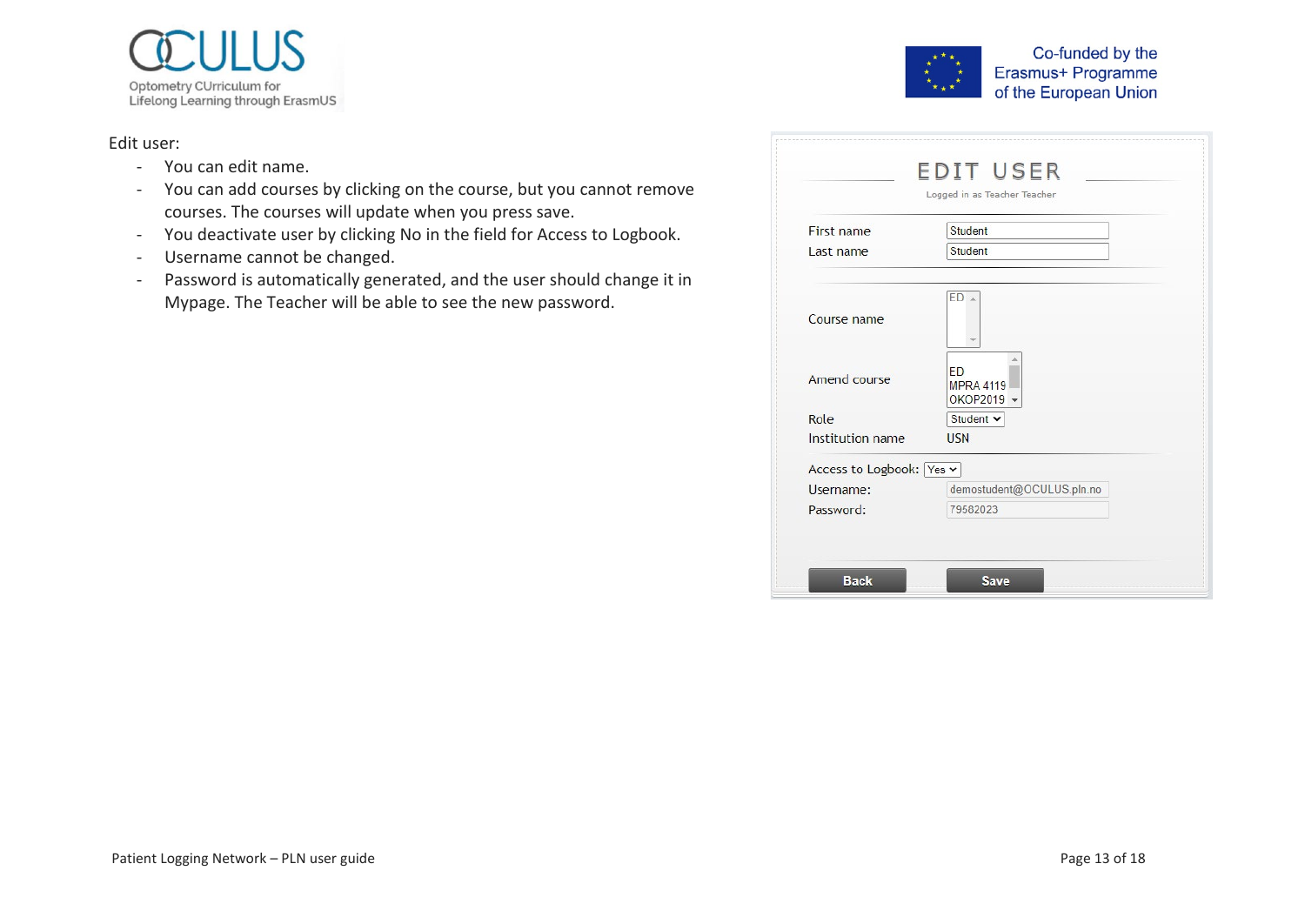



# **Student Statistics**

The Teacher can look at student statistics in different ways through the main page.

- Filter on course: choose course and click the arrows to get an overview of all students in that course.
- Filter on student: will get an overview similar to what has been described for students in *[6. Instructions for using PLN as Student.](#page-14-0)*
- Filter on category.
- Filter on code.
- Pdfs are available.

| <b>VIEW STUDENT STATISTICS</b><br>Demo Demo                                              |
|------------------------------------------------------------------------------------------|
| COURSE<br><b>ED</b><br>>>><br>$\checkmark$<br><b>STUDENT</b>                             |
| <b>Student Student</b><br>>><br>$\checkmark$<br>CATEGORY<br>------- Select ------- v >>> |
| CODE<br>------- Select------- v   >>>                                                    |

#### **My Page**

- The user can change their name.
- The username cannot be changed.
- The password can be changed by clicking on "Change password".

| Logged in as Teacher Teacher (Role: Teacher) | MY PAGE |
|----------------------------------------------|---------|
|                                              |         |
| Last name: Teacher<br>First name: Teacher    |         |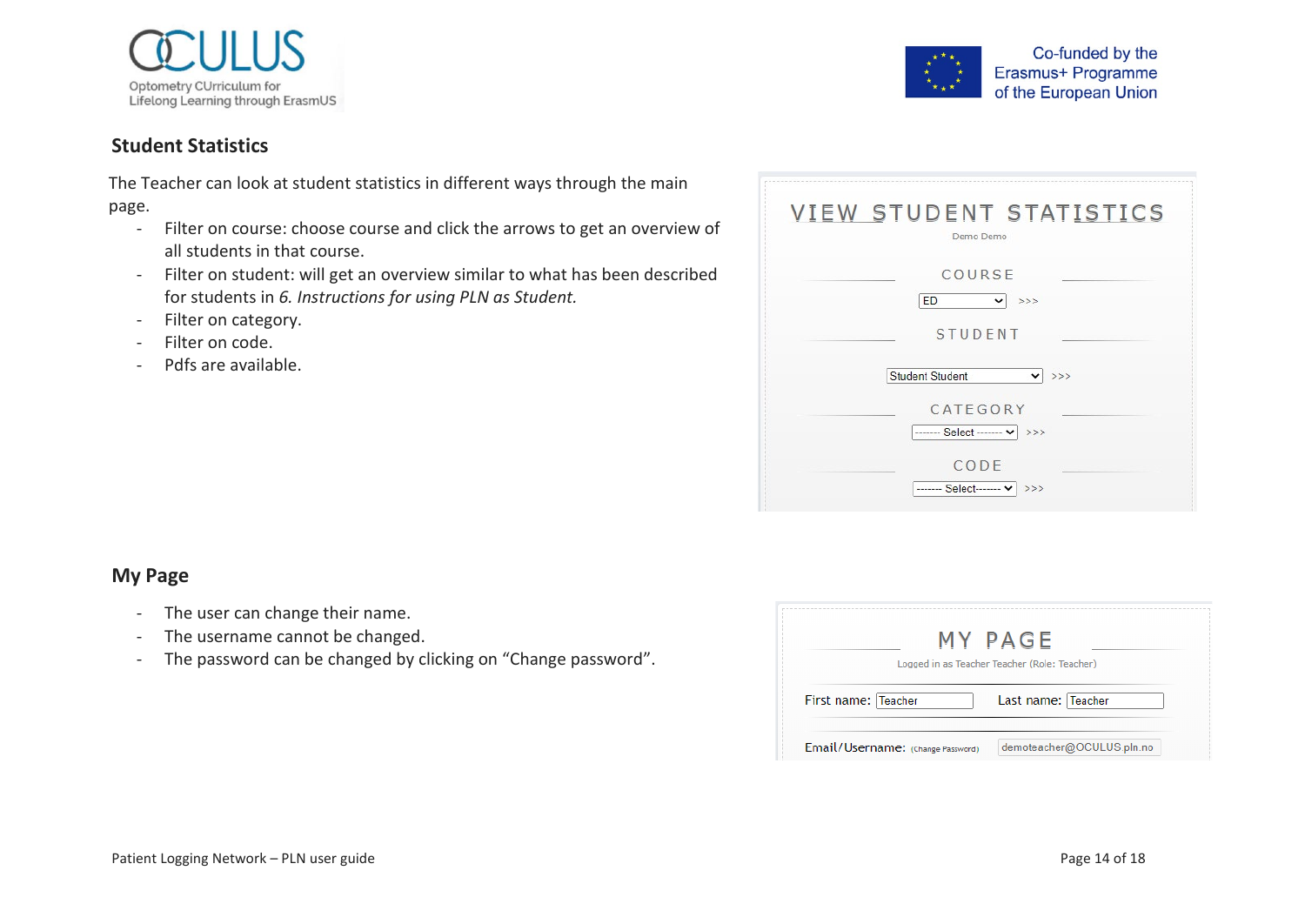



#### <span id="page-14-0"></span>**6. Instructions for using PLN as Student**

# **Login page**

In the login page you will need to enter:

- Username (the e-mail address you have chosen).
- Password (given to you).

If you have forgotten your password, please contact the Local super user or the Teacher in the course you are enrolled.

You are advised to change the initial password given to you.

| Forgot Password? Please contact your Local super user for now |
|---------------------------------------------------------------|
| Have any questions? mb-usn.logbook@usn.no                     |
|                                                               |

# **Main menu**

The main menu contains (see details on the next pages):

- Who is logged in with their associate role.
- Where to register patient encounters.
- Statistics.
- Details of the person logged in (Mypage).

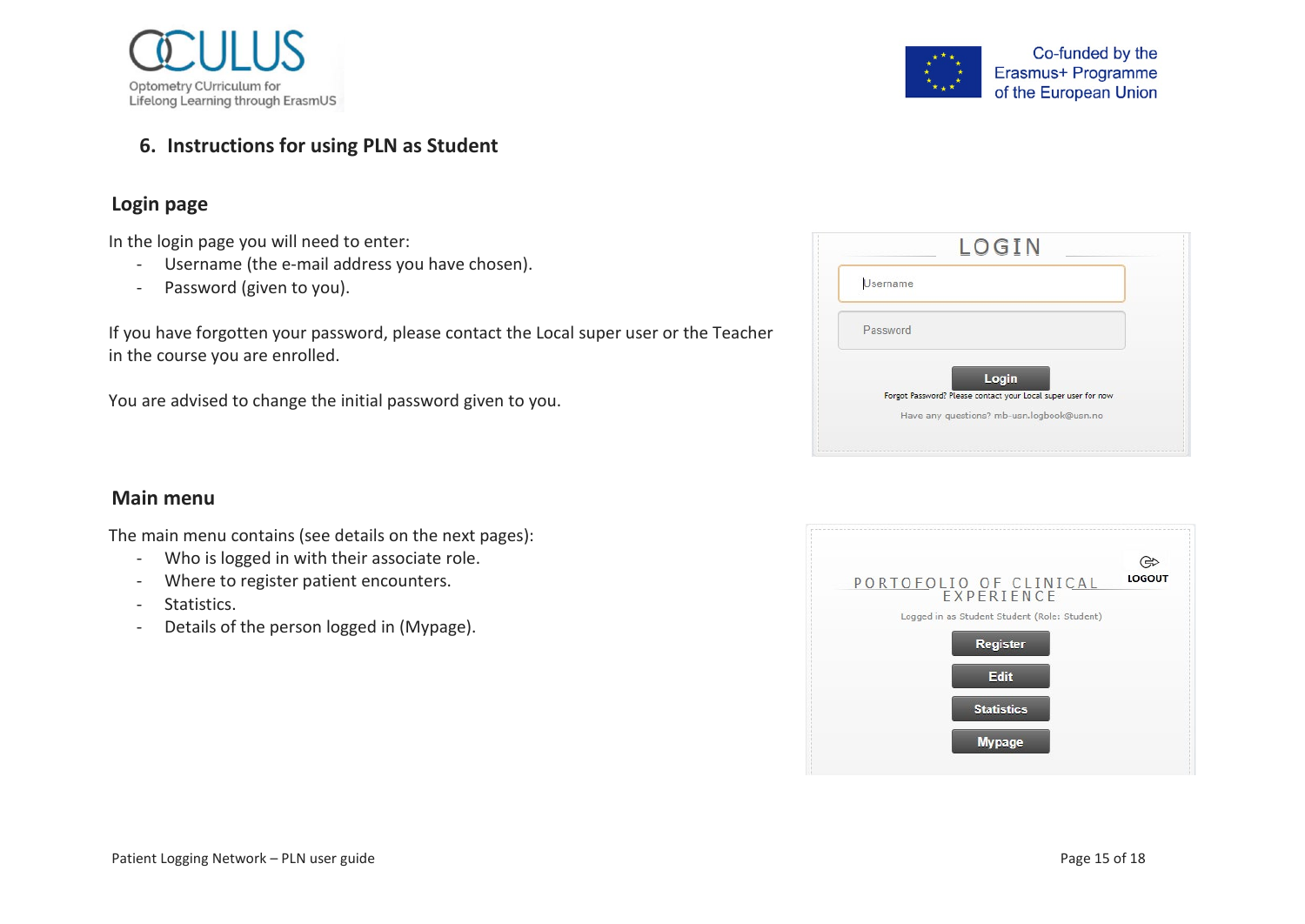

#### **Registration of patient encounters**

The registration page contains:

- Date for examination.
- Patient ID.
- Patient age.
- Where examination took place (drop down menu).
- Which course the student is enrolled in (drop down menu).
- Category and codes. Lists of categories/codes showing abbreviation and full description are available by clicking in the open field, or by hovering across the blue symbol. It is also possible to add a letter and all the categories/codes containing that letter are filtered out. It is possible to choose several categories/codes if applicable to the case.
- Additional case details may be entered if warranted.
- This 7 year old patient came to the clinic for a general eye examination (EE), with the codes showing s/he has a binocular vision problem (BV), cycloplegic drugs (DR) were used and sh/e is younger than 12 years old (CHD12, this is a criterion for the ED portfolio).

Edit the patient encounter

- Press Edit on the main page and make the changes in the next window.

|                                          | $*$ *<br>of the European Union                                                                              |  |
|------------------------------------------|-------------------------------------------------------------------------------------------------------------|--|
|                                          |                                                                                                             |  |
|                                          | PORTFOLIO OF CLINICAL EXPERIENCE<br>Logged in as Student Student (Role: Student)<br><b>Institution: USN</b> |  |
| Date: 2020-08-18                         | Patient ID: 55798662<br>Age: $ 7$                                                                           |  |
| Place: University Clinic<br>$\checkmark$ | COURSE: 0<br>ED<br>$\check{ }$                                                                              |  |
| <b>CATEGORY: O</b>                       | CODES: 0                                                                                                    |  |
| $\times$ EE                              | $\times$ CHD12 $\times$ DR<br>$\times$ BV                                                                   |  |

|             | ADDITIONAL CASE DETAILS                                                                                 |  |
|-------------|---------------------------------------------------------------------------------------------------------|--|
|             | Additional details about the case if warranted. Ensure<br>that patient confidentiality is not violated. |  |
| <b>Back</b> | <b>Save</b>                                                                                             |  |

Co-funded by the Erasmus+ Programme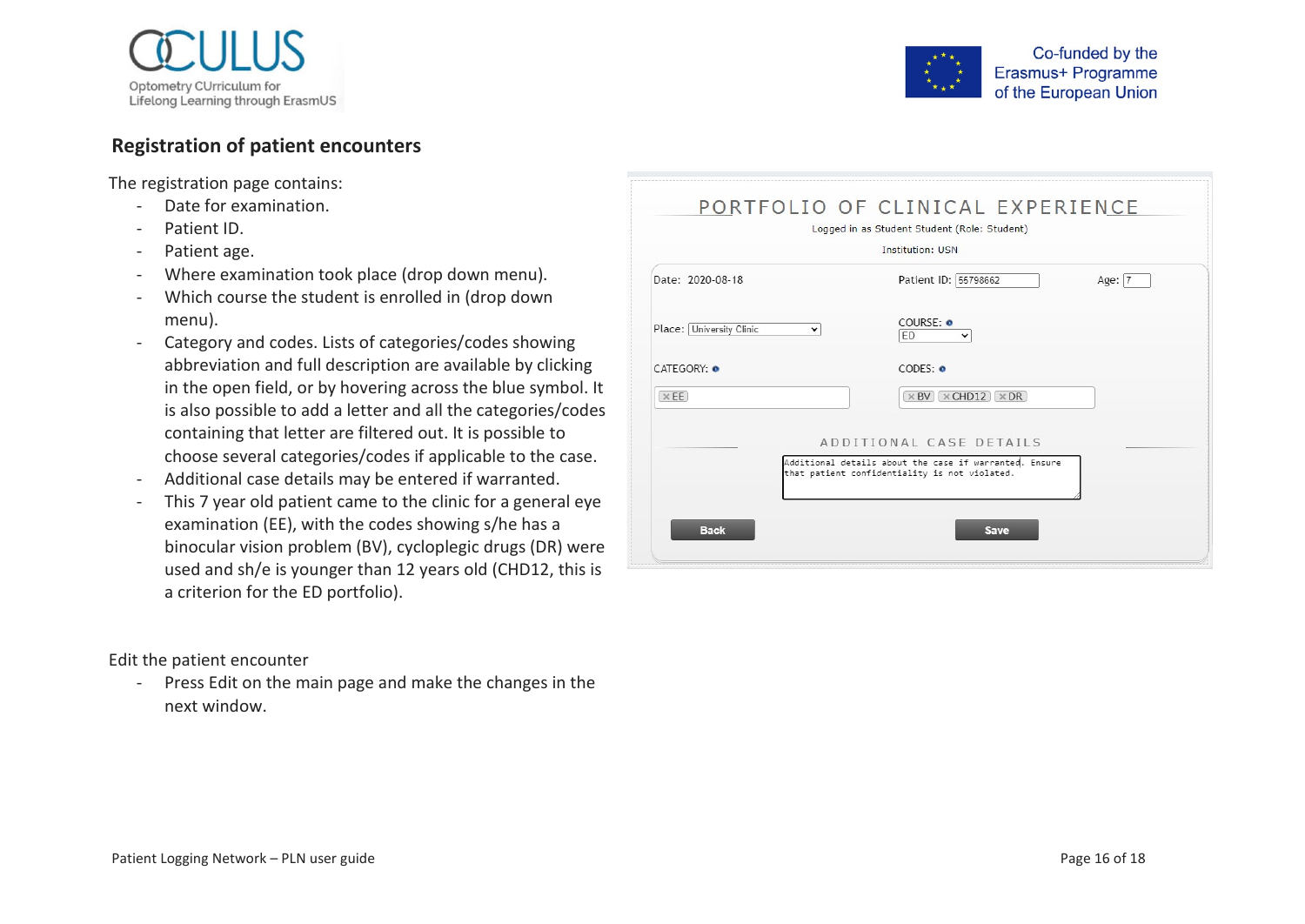

#### **Statistics**

The student can look at their own statistics through the main page.

- Select the relevant course.
- Categories show which types and number of examinations has been registered. Here there are two general eye examinations (EE)
- Codes show types and number of clinical experiences (note that one patient may be registered with several codes). Here there has been one exposure of respectively diabetic retinopathy (F83), cataract (F92), referral to an ophthalmologist (REFO) and reduced visual acuity (RVA). In addition there are one exposure of BV, DR, CHD12, which is at the bottom of the list, but hidden in the screenshot.
- It is possible to download a pdf of the statistics with tables showing Summary of examination and dispensing categories, Summary of patient encounters including codes for diagnoses, and List and number of patients.



# MY STATISTICS

Select Course Select v

Statistics for Student: Student Student for the Course Name: ED

| Categories        | <b>Total</b>   |  |
|-------------------|----------------|--|
| EE C              | $\overline{2}$ |  |
| <b>Total</b>      | $\overline{2}$ |  |
|                   |                |  |
|                   |                |  |
| Codes             | <b>Total</b>   |  |
| F83 c             | 1              |  |
| F92C              | $\overline{1}$ |  |
| REFO <sub>c</sub> | 1              |  |
| <b>RVA</b> c      | 1              |  |
| <b>Total</b>      | $\overline{I}$ |  |
|                   |                |  |